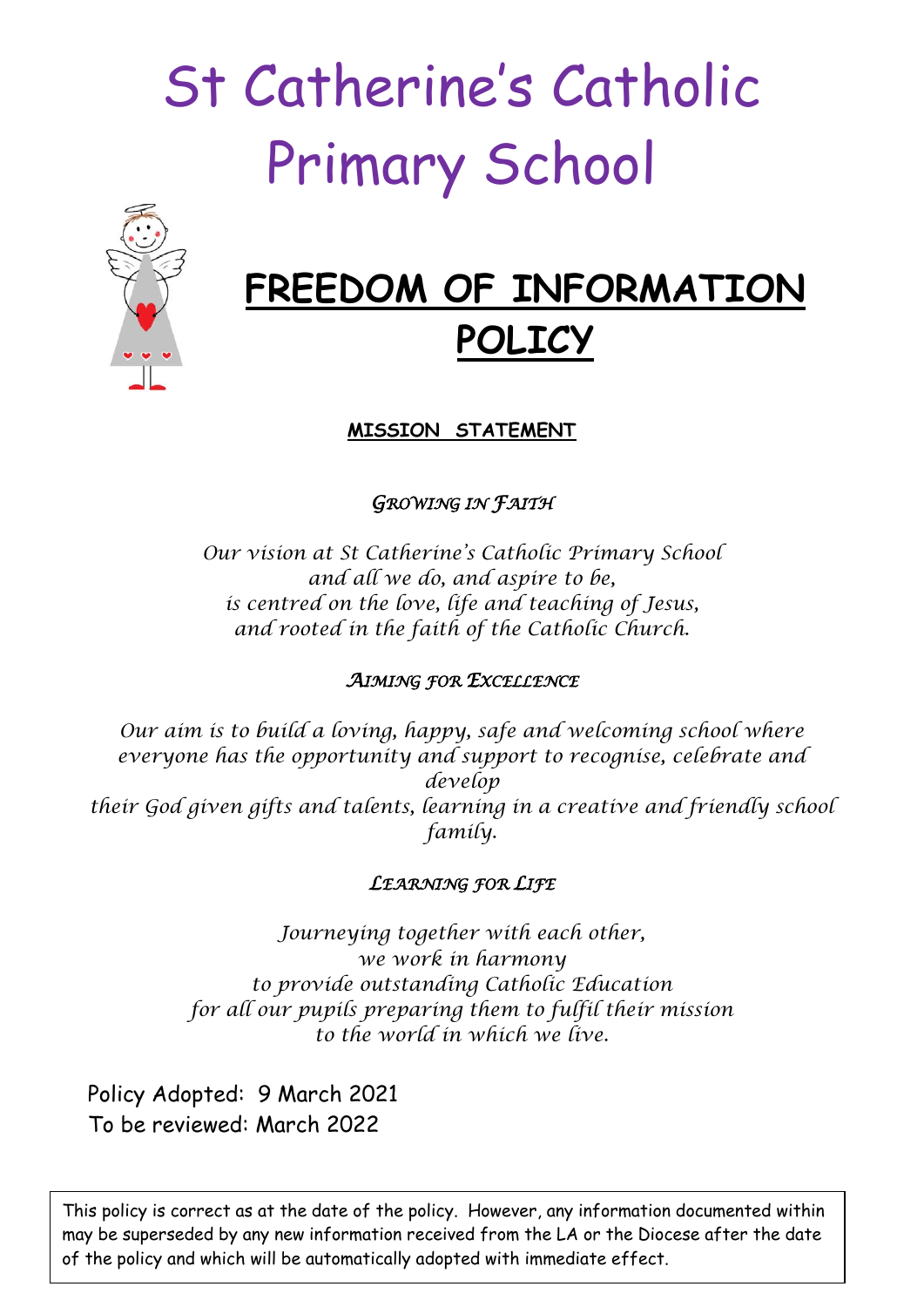## **Freedom of Information Policy**

| Lead member of staff         | Gill Askham       |
|------------------------------|-------------------|
| Governor Committee           | Operate Group     |
| Chair of Governors signature |                   |
|                              |                   |
| Date of publication          | 9 March 2021      |
| Review date                  | <b>March 2022</b> |

## **Introduction**

The School is a "public authority".

The Freedom of Information Act 2000 (FOIA) provides public access to information held by public authorities.

The Environmental Information Regulations 2004 (EIR) provides public access to environmental information as defined in the Regulations.

FOIA and EIR promote openness and transparency.

Information is provided in two ways:

- 1. It is mandatory to publish certain information (publication scheme); and
- 2. Any person is entitled to request information which subject to the application of any exemptions must be provided free of charge.

The Act does not give people access to their own personal data. Subject Access Requests are dealt with in accordance with the Data Protection Policy.

#### **Aim**

This Policy will ensure:

The School complies with its duties under the FOIA and EIR and handles requests under the correct regime.

The School has a system in place which will result in proactive publication of what information is available.

Any person knows they can make a request and who to contact.

All appropriate staff will be able to recognise and respond appropriately to a valid request for information.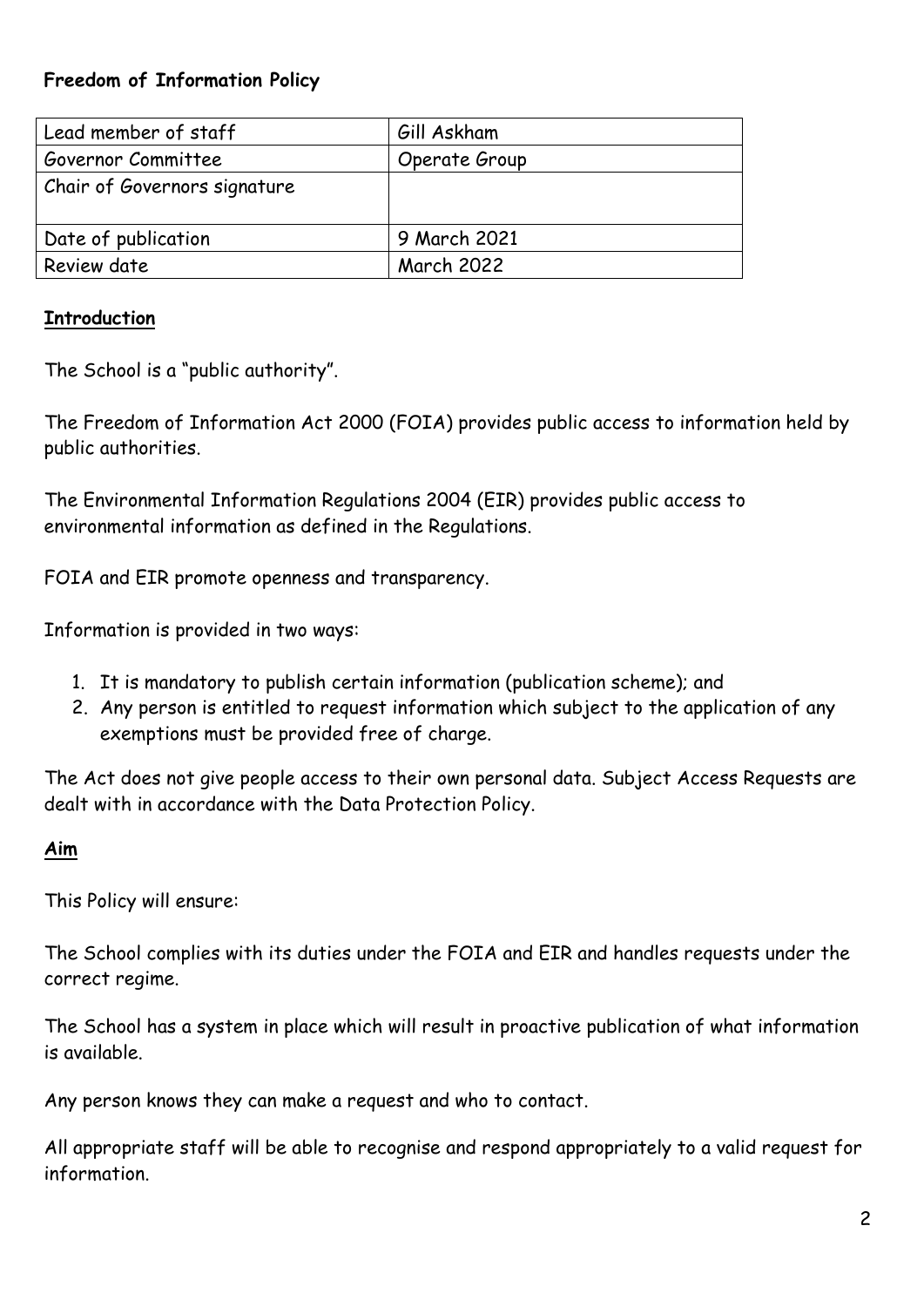That there is awareness amongst staff, contractors or others having contact with the School that the duties under FOIA and EIR may impact on the ability to guarantee confidentiality of information

#### **Scope**

This Policy applies to:

All recorded information held by the School or by a third party on the Schools behalf.

Recorded information includes printed documents, computer files, letters, emails, photographs, and sound or video recordings.

#### **Roles and Responsibilities**

The Governing Body of the School has overall responsibility for ensuring compliance with the Freedom of Information Act. The Headteacher has day to day responsibility for FOI /EIR compliance and the Business Manager is the point of contact for enquiries.

All staff will be trained on recognising a request for information

A designated member of staff is responsible for handling request for information. Requests should be made to The Headteacher.

#### **Publication Scheme**

The School has adopted the Model Publication Scheme for Schools as approved by the Information Commissioner.

#### **Requests handling**

The School will ensure that:

Advice and assistance is provided to the requestor if required.

Responses will be provided promptly and within the statutory time limit of 20 School days. A 'School' day will be any day on which there is a session and the pupils are in attendance. In the alternative the School will respond within 60 working days if that is shorter.

Information will only be withheld in accordance with the exemptions specified by legislation. The reasons for applying the exemption will be provided to the requester.

Care will be taken to ensure that personal data is not unlawfully disclosed in response to a request for information made under FOIA or EIR.